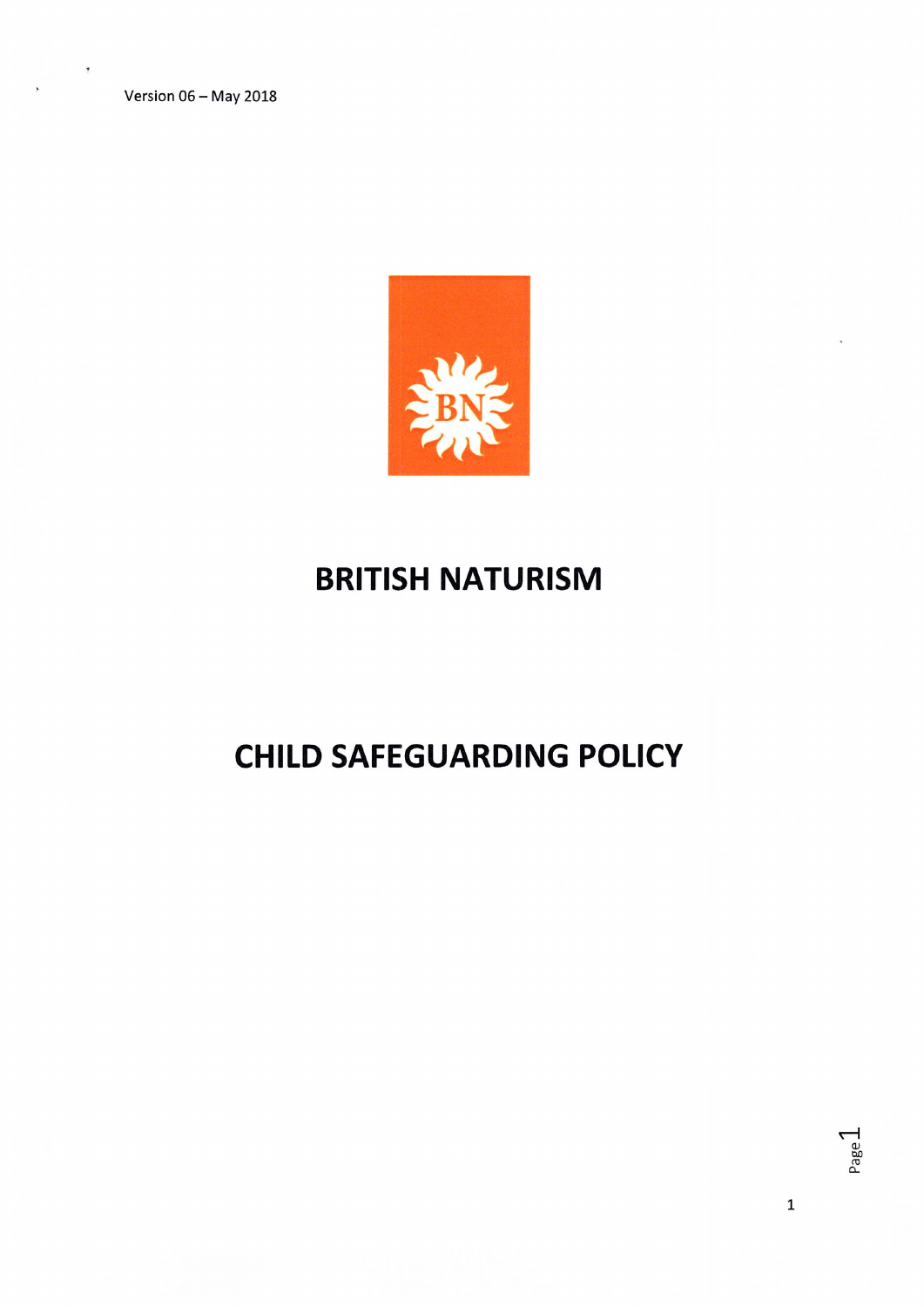$\pmb{\mathfrak{g}}$ 

 $\ddot{\phantom{a}}$ 

# Revision Record for British Naturism Policy

| <b>Date</b> | <b>Version</b><br>No. | <b>Reason</b>                              | <b>Who</b>               |
|-------------|-----------------------|--------------------------------------------|--------------------------|
| 16/04/2011  | 02                    | Update on Ratio numbers, general<br>review | Angela Russell           |
| 02/08/2014  | 03                    | Overview update of full policy             | Angela Russell           |
| 1/01/2015   | 04                    | Update ref LADO Guideline                  | Angela Russell           |
| 10/05/2017  | 05                    | <b>General review</b>                      | <b>Safeguarding Team</b> |
| 17/05/2018  | 06                    | Update                                     | <b>Safeguarding Team</b> |
|             |                       |                                            |                          |
|             |                       |                                            |                          |
|             |                       |                                            |                          |
|             |                       |                                            |                          |
|             |                       |                                            |                          |
|             |                       |                                            |                          |
|             |                       |                                            |                          |
|             |                       |                                            |                          |
|             |                       |                                            |                          |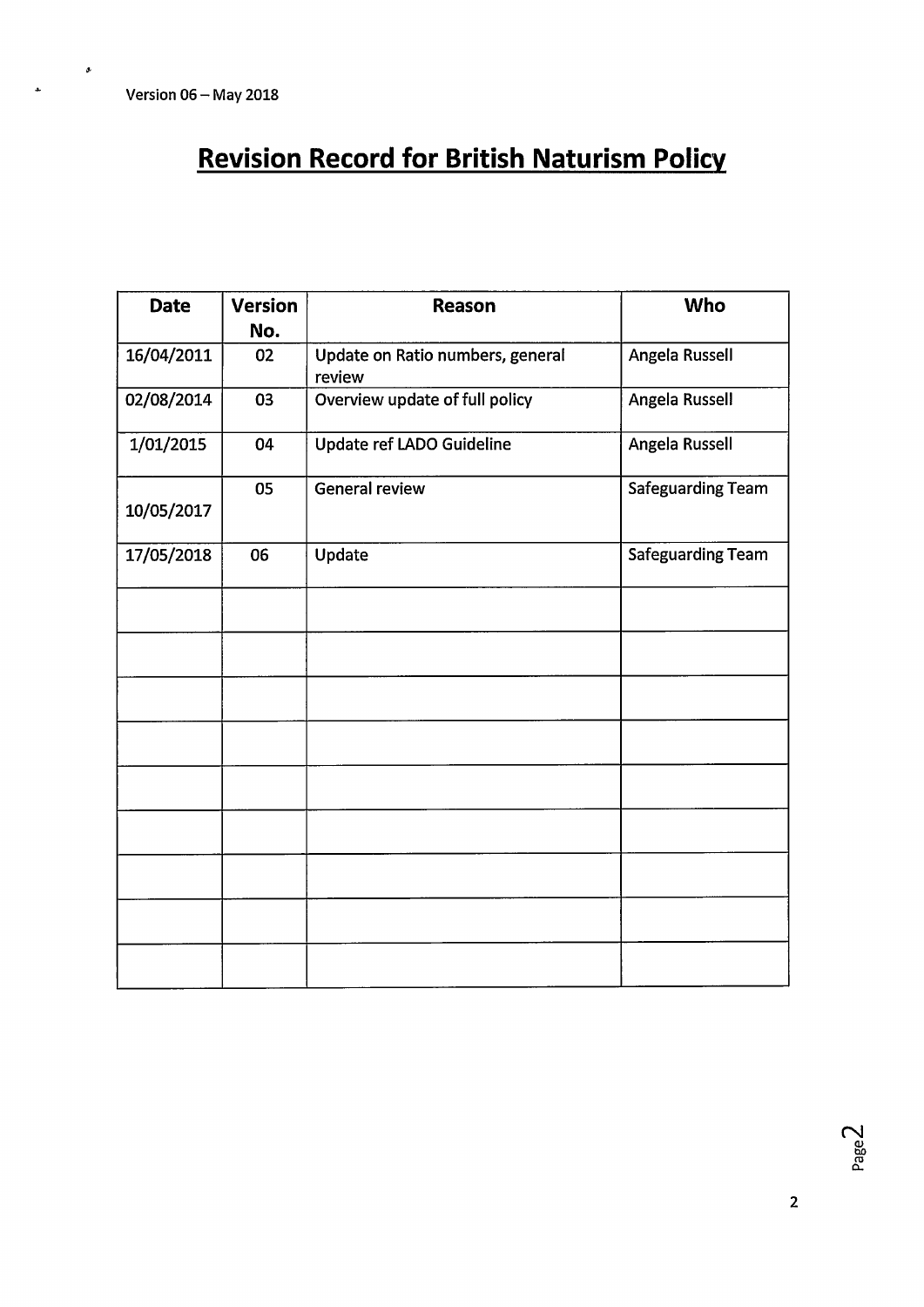The Executive Committee (EC) of British Naturism Limited is proud to show its commitment to child safeguarding by adopting this policy and the action plan that accompanies it.

Naturists are people of any age, shape, race, colour or background who do what everyone else does, but without clothes. This policy, written with the assistance of the NSPCC, Local Safeguarding Board and LADO Services will prove to outside organisations that British Naturism takes the responsibility of safeguarding children within the naturist environment extremely seriously. It gives guidance and procedures for staff, volunteers and members who will help to keep children within British Naturism safe while enjoying the experience that is naturism.

Our children are the future of British Naturism and therefore I commend this policy to all Clubs and organisers of events in the knowledge that it will help to keep their activities and events safe for all children to enjoy, thus ensuring the future of Naturism.

The definition of a child is any individual under the age of 18 years.

Safeguarding Team

British Naturism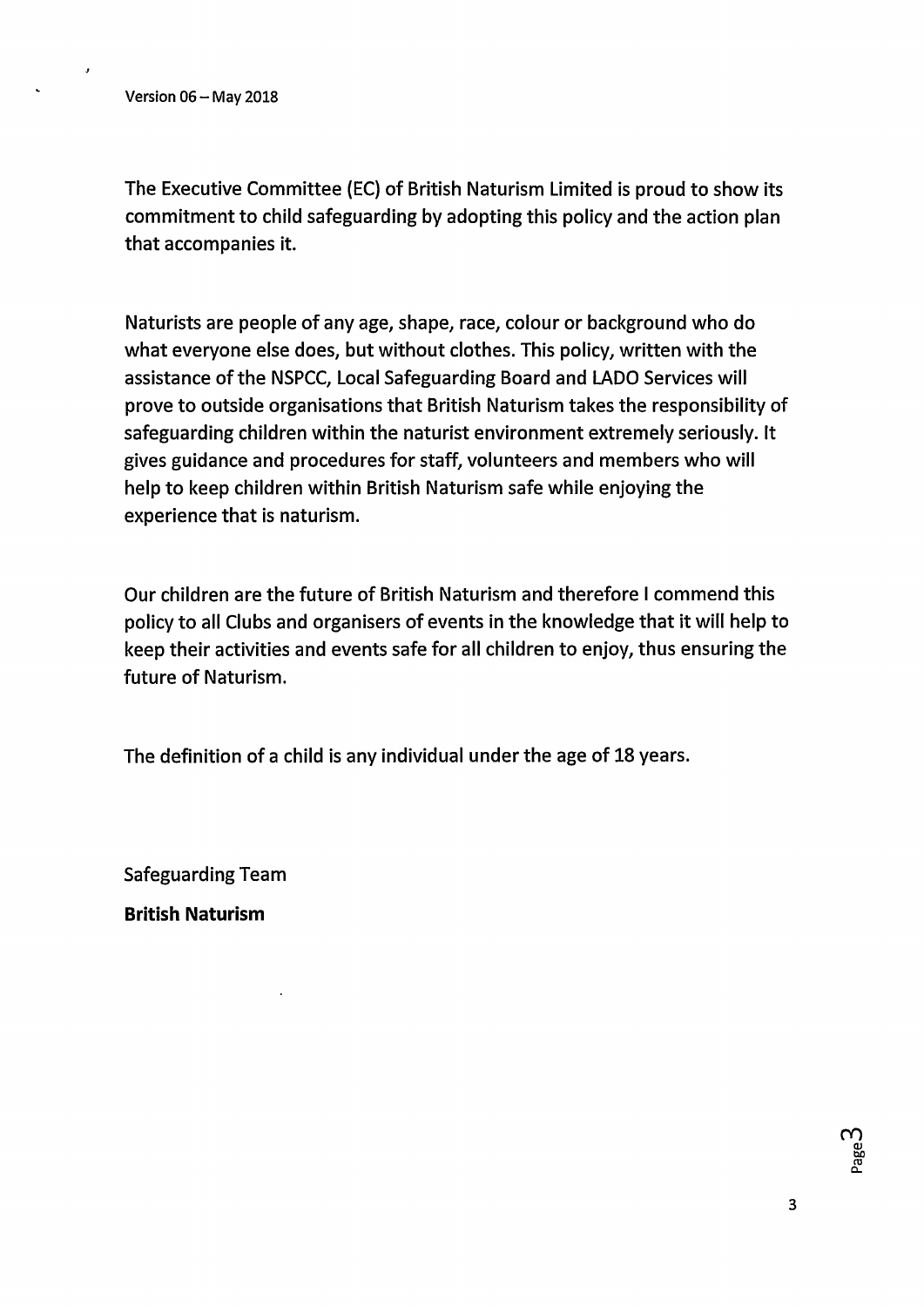## British Naturism Child Safeguarding Policy Statement

British Naturism (BN) believes that it is always unacceptable for a child to experience abuse of any kind and recognises its responsibility to safeguard the welfare of all children by a commitment to practices which protect them.

With regard to the Children's Act 2004 British Naturism recognises that as an organisation we deliver a service for children and that we have a role to play in working towards the five outcomes for children, namely, being healthy, staying safe, enjoying and achieving, education and awareness.

This policy applies to all events and activities of BN where children are present, and to all persons involved in such activities, whether as an employee, volunteer, officer or otherwise.

### British Naturism recognises that:

The welfare of the child is paramount

All children regardless of age, disability, gender, racial heritage, religious belief, sexual orientation, transgender or identity have the right to equal protection from all types of harm and abuse

The unique nature of the organisation makes BN especially vulnerable to infiltration by people with a sexual interest in children and BN realises that potential abusers may deliberately target children through its events and activities

Working in partnership with children, their parents, carers and other agencies is essential in promoting children's welfare.

It is NOT the role of British Naturism staff, members and volunteers to decide if a child has been abused or not. The role of British Naturism staff, members and volunteers is to ensure that all child safeguarding concerns are identified, recorded, dealt with promptly and referred to the statutory agencies as appropriate.

### The purpose of this child safeguarding policy is to:

Provide protection for the children who attend BN events and activities

Provide members, staff and volunteers with guidance on procedures they should adopt if they suspect a child may be being harmed or at risk of harm

Provide members with procedures that if adopted in their dealings with under-18s may offer some protection against allegations

Jage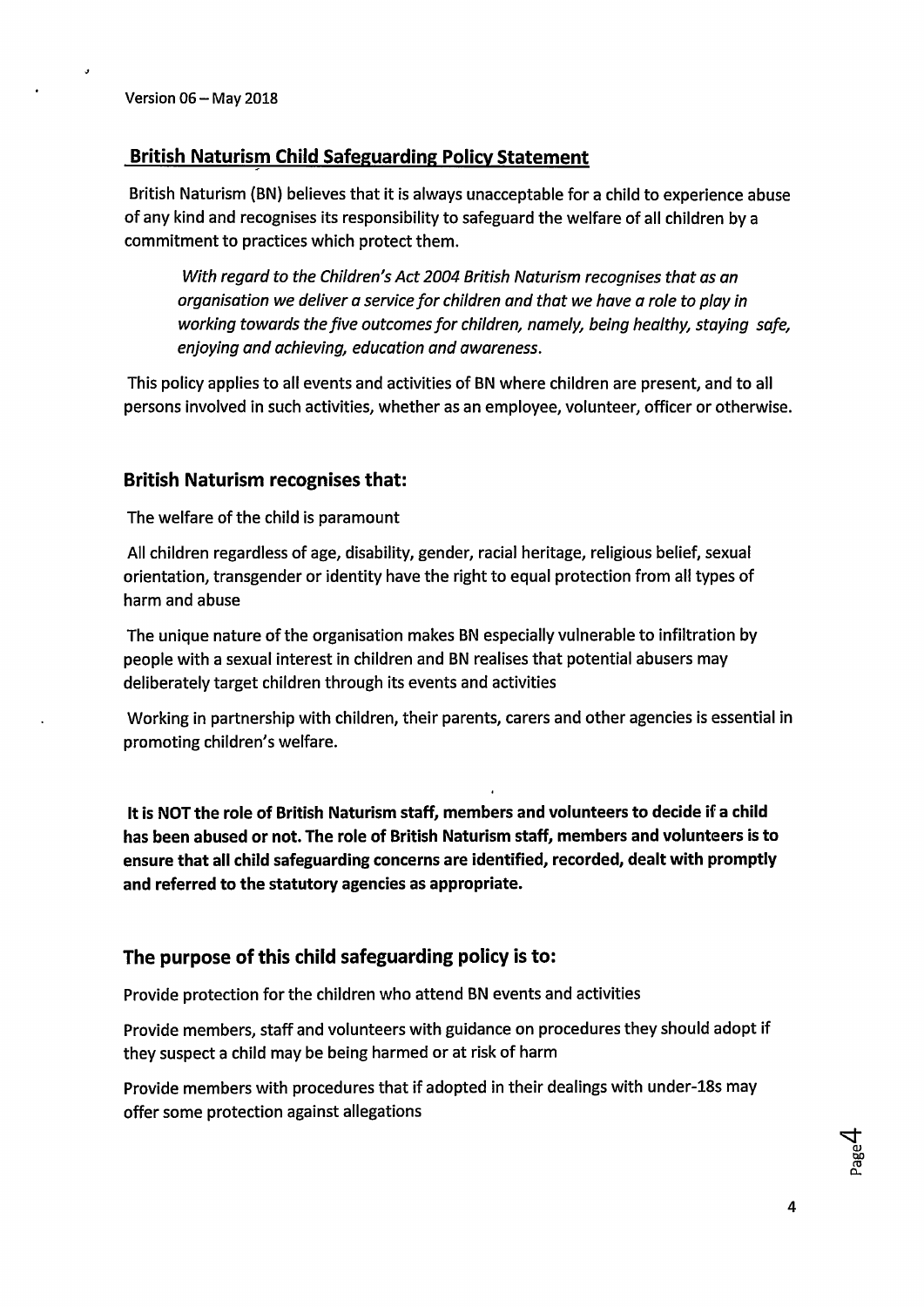## British Naturism will endeavour to safeguard children by:

- Valuing them, informing them, listening to and respecting them
- Adopting child safeguarding procedures and a code of conduct for staff and Volunteers
- Safely recruiting staff, volunteers and persons in positions of responsibility for children by ensuring all necessary checks are made (Refer to Volunteer Policy)
- Sharing information about child safeguarding and good practice with children, parents, staff and volunteers
- Sharing information about concerns with agencies who need to know and involving children and parents as appropriate
- Providing effective management for staff and volunteers through supervision, support and training
- Ensuring activities are suitable for the age/development of children in our care

## IMPLEMENTATION

The Executive Committee appoints Child Safeguarding Officers (CS0s) to be responsible for all aspects of child safeguarding awareness including the implementation of this policy. They are likely to include the President, Families Officer, Sports Co-ordinator, one Regional Representative and General Secretary. Other individuals to be invited as appropriate.

The CSOs are responsible for:

- ensuring that this policy is implemented in all activities of BN
- receiving and recording information from staff, volunteers, children or parents and carers who have child safeguarding concerns
- assessing the information promptly and carefully, and clarifying or obtaining more information about the matter as appropriate
- ensuring that all necessary enquiries, procedures and investigations relating to child safeguarding are carried out
- where appropriate making referral to the police and/or Local Authority Designated Officer (LADO) without delay
- reporting concerns or information to the Chairman or Management Committee, as appropriate, with the results of screening enquiries
- limiting the communication of information and access to secure records to persons who need to know, and ensuring that records relating to child safeguarding are kept secure and confidential
- advising the EC on measures to ensure implementation of this policy by its members,
- liaison on child safeguarding with police and/or Local Authority Designated Officer (LADO)
- reporting to the EC on implementation of this policy
- ensuring that there is adequate induction and training for all relevant persons relating to child safeguarding

Page-D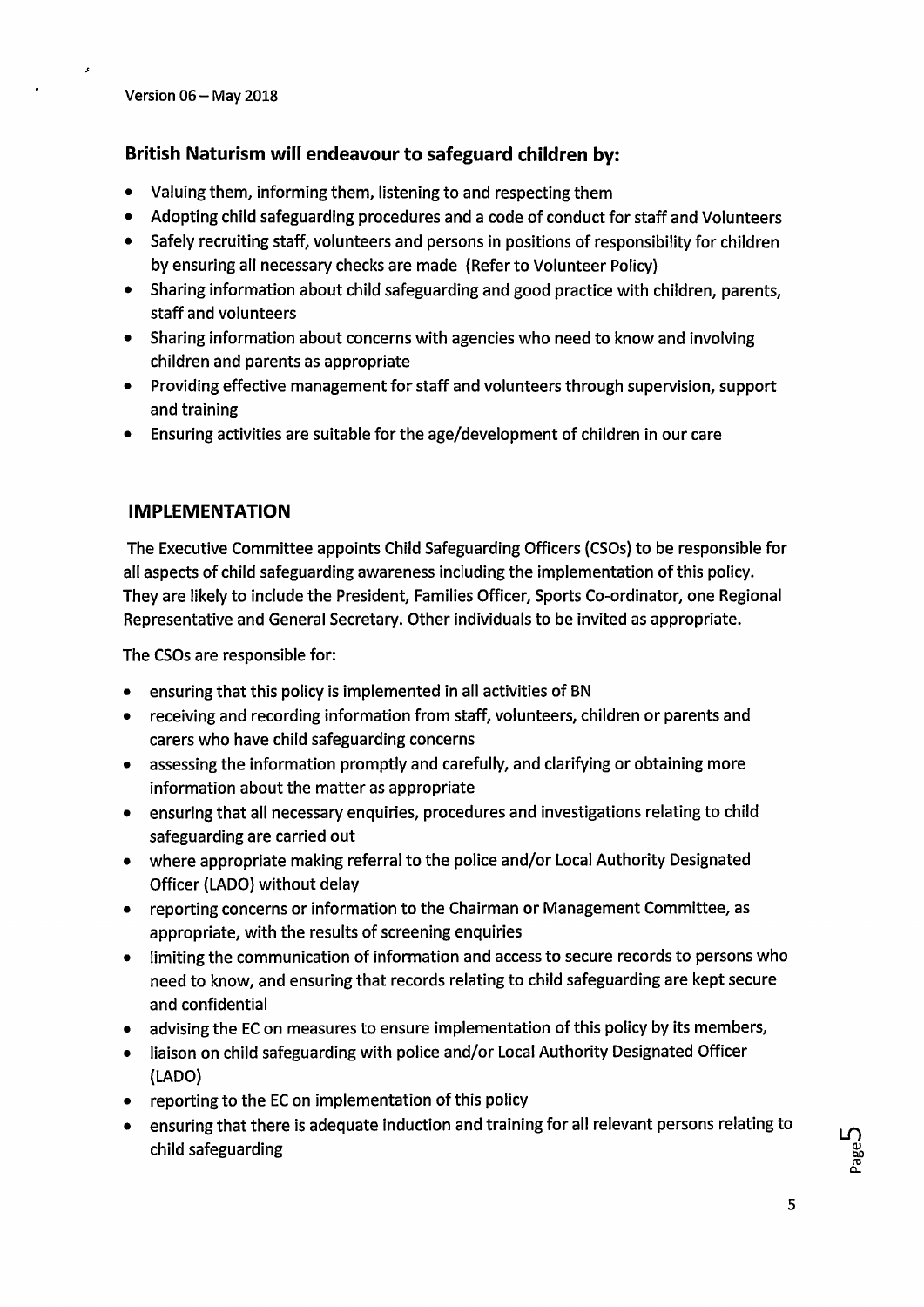Version 06 — May 2018

#### Recruitment and Vetting

BN aims to ensure so far as possible that any person who seeks, whether as an employee or a volunteer, to engage in activities which give them access to or responsibility for children presents no risk or danger in terms of child safeguarding.

Volunteers within British Naturism will be recruited and selected as per the Volunteers Recruitment policy.

BN will identify roles and responsibilities across the organisation where a vetting process must take place before a person can take up a relevant role. Files kept by the General Secretary and are classed as confidential.

All individual members must inform BN about any incidents involving harm or potential harm, to a child. This duty must not prevent a member from immediately reporting serious incidents immediately to the Police. It will be appropriate for a member to report incidents to any British Naturism local or event Safeguarding Officer.

A member of BN MUST inform the General Secretary - general.secretary@bn.org.uk if they are investigated, cautioned, reprimanded or convicted for any of the following offences: causing physical harm to another (including common assault), an offence relating to child pornography, a sexual offence, an offence relating to supply of a controlled drug; a dangerous or drink driving offence, an offence against a child.

### Code of Conduct for staff, volunteers, members and guests

#### They must:

- Know and understand BN's policy for Safeguarding Children
- Report any child safeguarding concerns using procedures within this policy
- Plan activities that involve more than one other person being present, or at least within sight and hearing of others
- Follow the recommended adult to children ratios for meetings and activities
- Respect the rights, dignity and worth of every child in BN
- Treat every child equally according to their needs and not discriminate on the grounds of age, gender, disability, race, ethnic origin, nationality, colour, parental or marital status, religious or political belief, sexual preference, transgender, class or social background
- Not condone or allow to go unchallenged, any form of discrimination
- Display high standards of behaviour; set an example for others to follow
- Avoid unacceptable situations within a relationship of trust, e.g. a sexual relationship with a young person who is over the age of consent
- Have separate sleeping accommodation for children, adults and Young Leaders working with a younger section
- Allow children to talk about any concerns they may have
- Encourage others to challenge attitudes or behaviours they do not like
- Avoid being drawn into inappropriate attention-seeking behaviour

Page **D**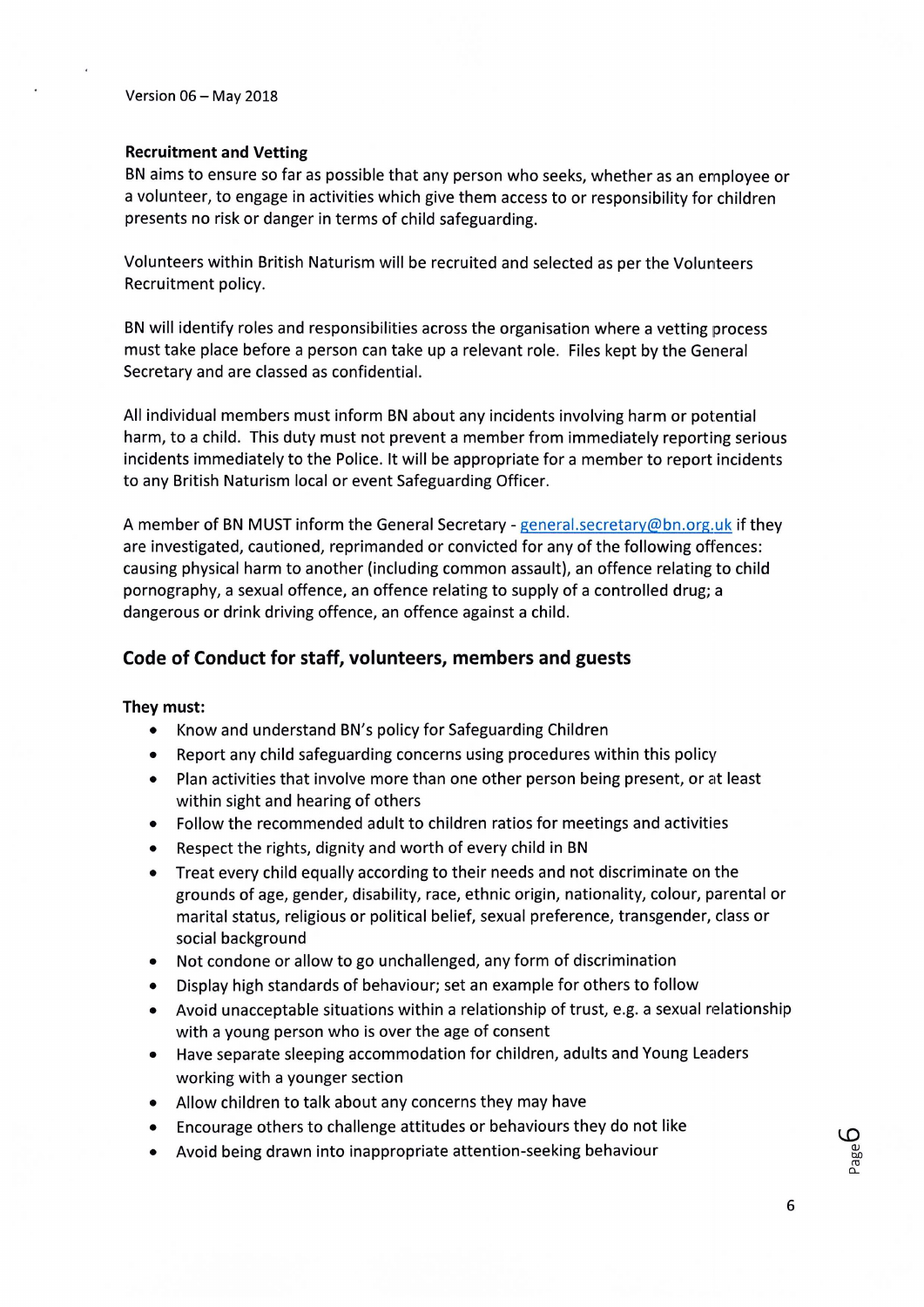- Make everyone (children, parents and carers, other helpers) aware of our safeguarding arrangements
- Remember this code at sensitive moments, e.g. when helping someone who has been bullied, bereaved or abused.
- Treat the well-being and safety of children as paramount
- Develop an appropriate working relationship with children within BN based on mutual trust and respect
- Ensure that BN activities are appropriate for the age, maturity, experience and ability of the individual child
- Ensure that physical contact with children is appropriate and necessary and is carried out within the recommended guideline
- Remember someone else might misinterpret your actions, even if you mean well

#### You must never:

- Trivialise abuse
- Form a relationship with a young person that is an abuse of trust
- Allow abusive activities, e.g. initiation ceremonies or bullying
- Take part in inappropriate behaviour or contact, whether physical, verbal or sexual
- Take part in physical contact games with children
- Make suggestive remarks or threats to a young person, even in fun
- Use inappropriate language when writing, phoning, emailing or using the internet
- Let allegations, suspicions, or concerns about abuse go unreported
- Rely just on your good name to protect you
- Smoke, drink or use banned substances while working actively with children
- Engage in any sexual contact with a child. BN adopts the Home Office guidelines, that persons in positions of trust do not have sexual relationships with 16-17 year olds in their care
- Never plan to spend time alone with a child unless you are the child's parent or guardian. When circumstances arise and a member is alone with a child for a meeting or discussion it should take place as openly as possible
- Take children to your home or transport them in your car where they will be alone with you
- Contact a child on a social networking website or allow them access to your personal pages
- Engage in physical contact other than in emergencies or appropriate teaching situation e.g. archery
- Share a room with a child of whom you are neither parent nor guardian
- Take part in or tolerate any behaviour that frightens, embarrasses or demoralises a child or affects their self-esteem
- Allow allegations made by a child to go unrecorded or ignored
- Do things of a personal nature for the child that they can do for themselves

All of the above are examples of inappropriate behaviour and will result in BN investigating.